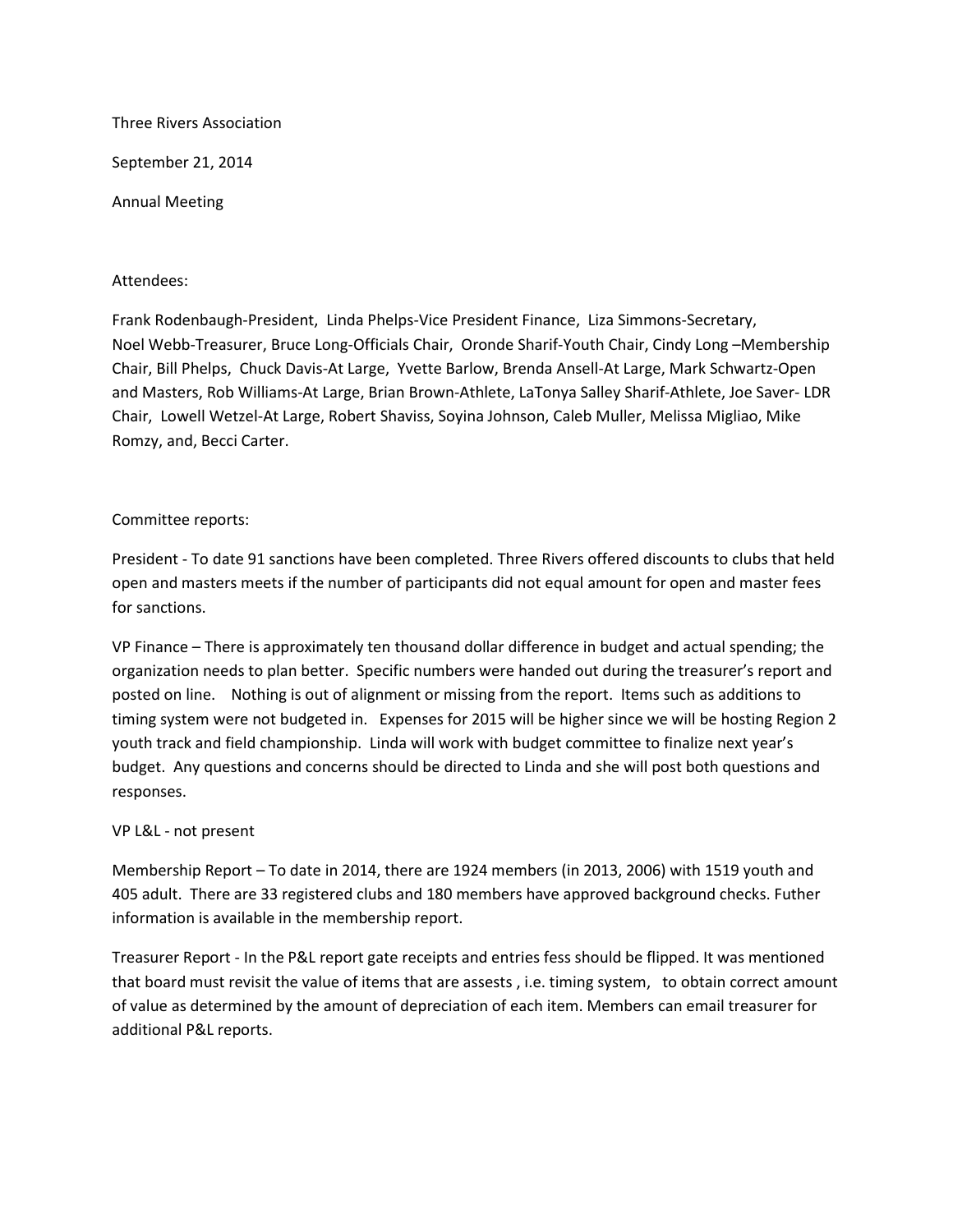Youth Committee – Three Rivers will be hosting the Junior Olympic Track and Field Region 2 meet in 2015. Youth committee will investigate location for 2015 Region 2 Championship. Forms that are used at national level for site selection will be used for selection for the 2015 Region 2 location. Bruce Long will help facilitate selection. At present, November  $9<sup>th</sup>$  is set for the Cross Country Championship this year at Cooper's Lake. Date may change based on conflict with EQT 10 Miler. Youth chair will inform association if there is a change. Currently 4 Cross Country meets set for this year. Youth Cross Country Chair to work with St. Edmonds for additional meet that could be hosted by TRA officials. Youth Cross Country chair to work with sponsors to get signature events.

Officials – To date, there are 88 officials. No outstanding balance; no officials owe. Rob Williams and Chuck Davis were recognized as outstanding officials for 2014 season.

Open/ Masters – 29 Open and Masters participated in the Association Track & Field Championship meet. For 2015, new gold medals will need to be ordered for the O/M Association Championship. The O/M Chair is working with SRU Coach John Papa to host a joint Association Indoor Championship with the Lake Erie Association for all ages at Slippery Rock U of PA within their All Comers Open Meet. The last joint meet was held at the SPIRE in Geneva, Ohio.

LDR – Some of our athletes participated in the GNC Liberty Mile this past August. The LDR Chair is working to help increase participation by partnering with clubs in races. For example race for Wounded Vets in Wheeling.

# Other Reports

Association Workshop – Three Rivers Association was awarded a Silver Association Award. All requirements for accreditation were above standards.. U.S. Safe Sport Initiative will require all officials and board members to obtain clearances. By the year 2016, association should host a coach's clinic.

# New Business

Two separate motions were made and seconded to form the following new committees:

- 1. Committee to form association procedures for clubs/person that owe monies to association
- 2. Committee for PR and Marketing

The annual meeting was adjourned.